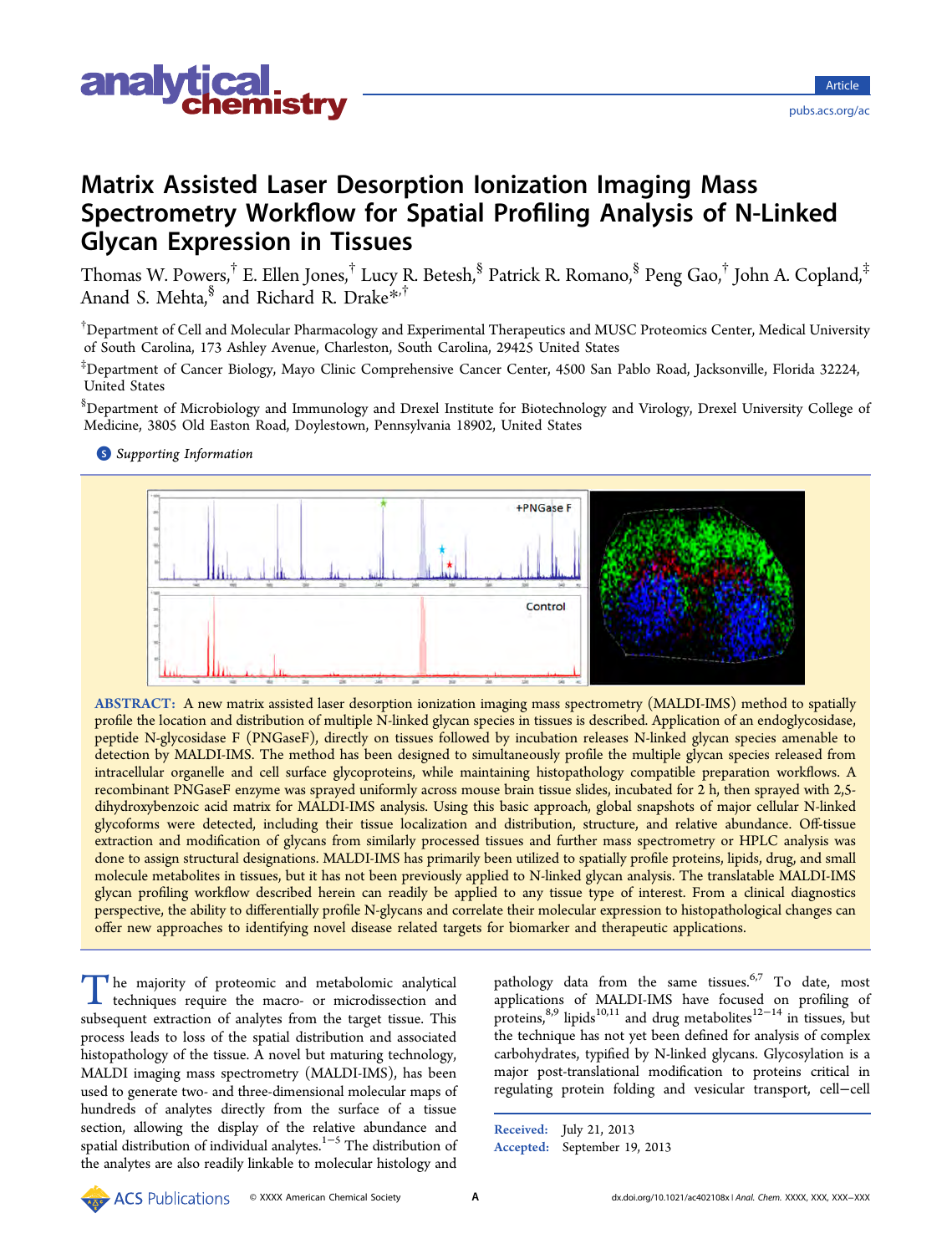communication and adhesion, immune recognition, and other extracellular functions.<sup>[15](#page-7-0)−[17](#page-7-0)</sup> N-Linked glycans are specifically attached to asparagine residues in proteins via a conserved amino acid motif of N-X-S/T, where X represents any amino acid except proline, and represent a diverse but biosynthetically definable group of carbohydrate structures ranging generally from  $m/z = 1000 - 5000$  in size.<sup>[15](#page-7-0)</sup> Because MALDI-TOF analysis is one of the most robust and well-established methods for profiling multiple species of N-linked glycans, $18,19$  imaging of glycans directly on tissue by MALDI-IMS should be feasible.

Using a recombinant source of peptide N-glycosidase F, which allowed an abundant supply of enzyme for optimization and adaptation of a molecular spraying method developed for on-tissue protease digestions,  $s20$  a method workflow for MALDI-IMS of released N-glycans has been developed that maintains their spatial distribution in frozen tissue specimens. Combinations of permethylation derivatization,  $2\frac{1}{2}$  2-amino-benzoate-modified normal phase HPLC separations,<sup>[22](#page-7-0),[23](#page-7-0)</sup> glycan standards, and existing structural database resources<sup>[24](#page-7-0)</sup> were used to confirm glycan release and initial structural determinations. Examples of the method development and verification workflows for robust on-tissue N-linked glycan profiling by MALDI IMS are presented for mouse brain and human kidney tissues.

#### ■ MATERIALS AND METHODS

Materials. The glycan standard A2 and sialidase S were obtained from ProZyme (Hayward, CA). Asialofetuin glycoprotein, 2,5-dihydroxybenzioc acid (DHB), trifluoroacetic acid, sodium hydroxide, dimethyl sulfoxide (DMSO), and iodomethane were obtained from Sigma-Aldrich (St. Louis, MO). HPLC grade methanol, ethanol, and water were obtained from Fisher Scientific. ITO slides were purchased from Bruker Daltonics (Billerica, MA) for MALDI-IMS experiments.

Tissues. Mouse brains were excised from four euthanized C57BL/6 mice and snap frozen. Mice were housed in an Institutional Animal Care and Use Committee-approved small animal facility at MUSC, and brains were harvested as part of approved projects. Whole excised brains were placed in plastic weigh boats and rapidly frozen at the vapor phase interface of a liquid nitrogen containing dewar. A human kidney tissue was obtained from an Institutional Review Board approved study from the Mayo Clinic (Jacksonville, FL) evaluating the molecular changes associated with matched patient nontumor and clear cell renal cell carcinoma tissues. A slice of kidney from a nontumor region was selected for use in this current study. No personal identifier information was provided to the laboratory investigators. This particular tissue section represents a distal section of kidney where there was no evidence of tumor. Coronal sections of mouse brains  $(10 \mu m)$  and the human kidney (10  $\mu$ m) were prepared using a Thermo Microm HM550 cryostat and stored at −80 °C. For each section analyzed, a serial section was collected for histological analysis and staining with hematoxylin and eosin (H&E).

Recombinant Peptide N-Glycosidase F Expression. The entire Peptide N-Glycosidase F (PNGaseF) gene (P21163.2) from the genome of Flavobacterium meningosepticum was cloned, expressed, and purified as described in detail in the [Supporting Information.](#page-7-0)

MALDI Imaging Mass Spectrometry. Sectioned mouse brain tissue samples were mounted on ITO coated slides and desiccated at room temperature for 20 min. A sequential ethanol wash was done in 70% ethanol for 2 min, two times, and one wash in 100% ethanol for 2 min, then a final desiccation at room temperature for 10 min. An ImagePrep spray station (Bruker Daltonics) was used to coat the slide with a 0.2 mL solution containing 20  $\mu$ L of 1 mg/mL PNGaseF stock in water. This solution was sprayed by the ImagePrep using settings originally optimized for spraying of trypsin that result in minimal volumes and retention of spatial distribution.[8](#page-7-0),[20](#page-7-0) If sialidase was used, 0.1 units of enzyme were diluted in 200  $\mu$ L of water and sprayed following PNGaseF application using the same ImagePrep settings. Control tissue slices were blocked with a glass slide during the spraying process. Following application of glycosidase, slides were then incubated at 37 °C for 2 h in a humidified chamber, then dried in a desiccator prior to matrix application. 2,5-Dihydroxybenzoic acid (DHB) matrix at a concentration of 0.2 M in 50% MeOH 1% TFA was sprayed onto the slide using the ImagePrep for positive ion mode analysis. Spectra were acquired across the entire tissue section on a Solarix 70 dual source 7 T Fourier transform ion cyclotron resonance (FTICR) mass spectrometer (Bruker Daltonics) to detect the N-glycans  $(m/z = 690-5000)$ with a SmartBeam II laser operating at 1000 Hz, a laser spot size of 25  $\mu$ m, and a raster width of 125  $\mu$ m unless otherwise indicated. For each laser spot, 1000 spectra were averaged. Images of differentially expressed glycans were generated to view the expression pattern of each analyte of interest using FlexImaging 3.0 software (Bruker Daltonics). Following MS analysis, data was loaded into FlexImaging Software focusing on the range  $m/z = 1200-4500$  and reduced to 0.98 ICR Reduction Noise Threshold. Glycans were identified by selecting peaks that appeared in an average mass spectrum from the tissue that received PNGaseF application but did not appear in the control tissue. Observed glycans were searched against the glycan database provided by the Consortium for Functional Glycomics<sup>[24](#page-7-0)</sup> and known glycans that exist in mouse brain.

Permethylation and Normal Phase HPLC of Tissue Extracted N-Glycans. PNGaseF sprayed mouse brain tissue slides were incubated for 2 h at 37 °C; 50  $\mu$ L of water was applied on top of the tissue and incubated for 20 min to extract the released native N-glycans. The water was removed from the tissue, then concentrated under vacuum by centrifugation. Permethylation was performed as described $21$  and glycans analyzed by MALDI. Masses detected in the permethylation experiments were searched against the permethylated glycan database provided by the Consortium for Functional Glycomics.<sup>[24](#page-7-0)</sup> Alternatively, concentrated glycans were labeled with 2-aminobenzamide (2-AB) for subsequent normal phase HPLC analysis.<sup>[22,23](#page-7-0)</sup> Glycan identification was made through sequential exoglycosidase digestions as previously described. $^{23}$  $^{23}$  $^{23}$ Further details for both analysis procedures are provided in the [Supporting Information](#page-7-0).

## ■ RESULTS

A workflow for on-tissue analysis of PNGaseF released Nglycans was developed, as summarized in Figure [1.](#page-2-0) Initial experiments were done to verify that PNGaseF is active on mouse brain tissues following application by an ImagePrep sprayer and that the products of the reaction are N-glycans. Two frozen mouse brain tissue slices  $(10 \ \mu m)$  were mounted on ITO-coated glass slides and dehydrated in sequential ethanol washes. One brain slice was covered by a glass slide to serve as an experimental control, and the other section was sprayed with 20  $\mu$ g of PNGaseF. The tissues were incubated for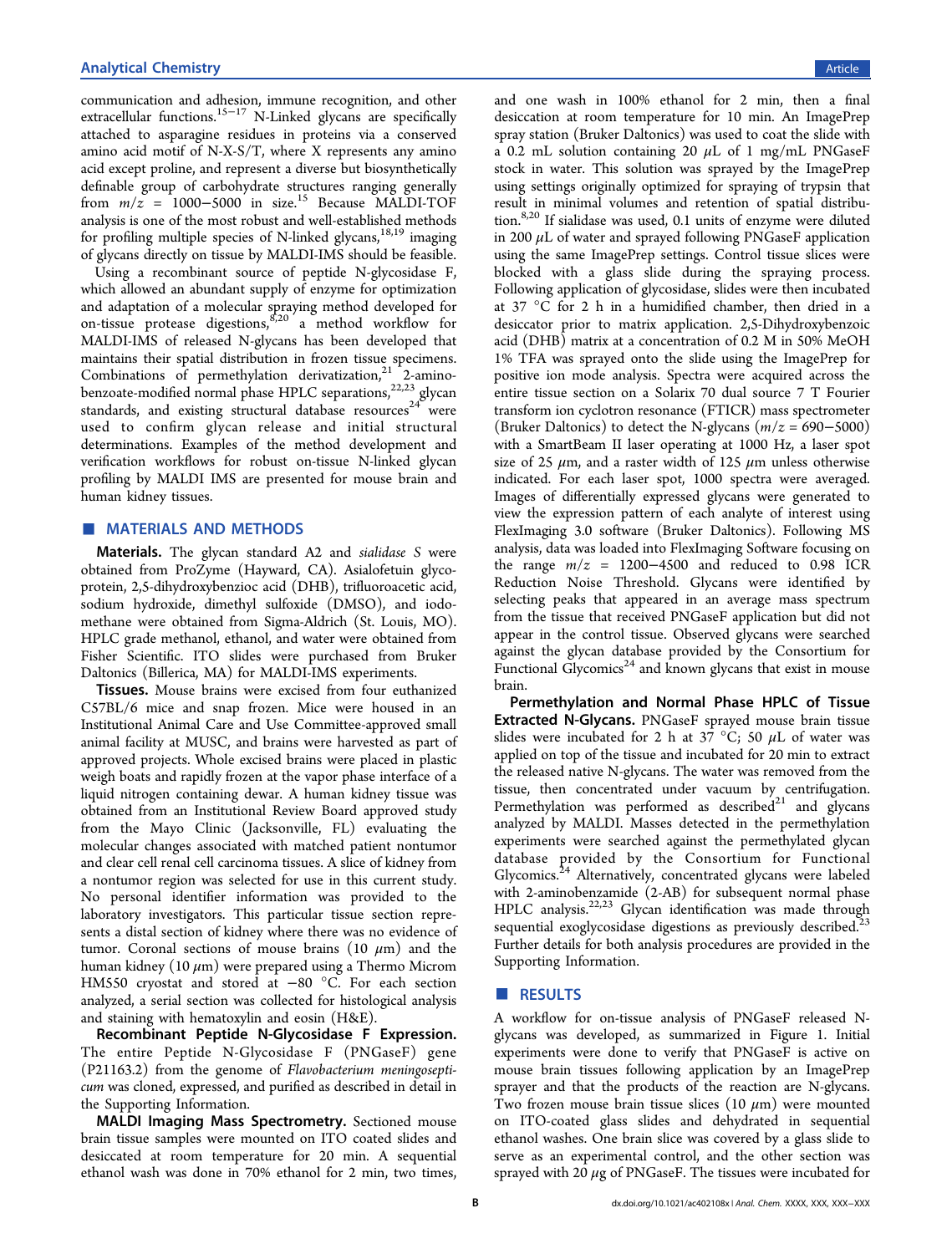<span id="page-2-0"></span>

Figure 1. Summary schematic of the on-tissue PNGaseF digestion for MALDI-IMS.

2 h at 37 °C in a humidified chamber. After drying, DHB matrix was applied to the entire slide and MALDI-MS imaging done for each brain slice. The spectra from the PNGaseF sprayed brain slice revealed multiple novel ions peaks that are consistent with release of N-glycans (Figure [2](#page-3-0)a). Additionally, these ions displayed regional localization following PNGaseF spray (Figure [2b](#page-3-0),d,f,h) but were not detected in the absence of PNGaseF spray (Figure [2](#page-3-0)c,e,g). These obvious patterns of differential glycan expression distributions associated with brain substructure is a novel finding, and a representative overlay image of PNGaseF released glycans is shown in Figure [2h](#page-3-0).

Purified glycoprotein and glycan standards were added to mouse brain tissues prior to PNGaseF digestion and matrix application to further verify the on-tissue PNGaseF activity and the ability to detect native N-glycans on tissue. A common purified glycoprotein standard, asialofetuin, was mixed with brain tissue homogenate and added back to the brain for refreezing and MALDI-MS imaging analysis of the tissue. Focusing on two known N-linked glycans of asialofetuin, Hex5HexNAc4 + Na  $(m/z = 1663.5)$  and Hex6HexNAc5 + Na  $(m/z = 2028.7)$ , these glycans were detected following insolution digest of asialofetuin alone (Figure [3](#page-3-0)). Following ontissue PNGaseF digestion, these same glycans were readily detected in the supplemented brain tissue following PNGaseF digestion (inset of Figure [3](#page-3-0)) but not in the tissue without the enzyme sprayed (data not shown). Furthermore, addition of a glycan A2 standard  $(m/z = 2223.8,$  Hex5HexNAc4NeuAc2)

directly on mouse brain tissues revealed multiple glycan ion peaks that differed in loss of sialic acids (− 1 NeuAc,  $m/z =$ 1954.7;  $-$  2 NeuAc,  $m/z = 1663.5$ ) (Supplemental Figure S-1 in the [Supporting Information\)](#page-7-0), a common occurrence in MALDI analysis of sialylated glycan structures, $25$  and multiple sodium ion adducts. The corresponding MALDI imaging distribution of the standard glycan peaks are shown for each ion in Supplemental Figure S-1 in the [Supporting Information.](#page-7-0) Analysis of these standards further verified detection of Nlinked glycans by MALDI-IMS.

Two off-tissue approaches were used to further verify the release of N-glycans and begin to identify specific glycan structures associated with on-tissue native glycan peaks. Brain tissues were digested with PNGaseF on-slide as already described. Released glycans were extracted from the on-slide digestion in water. On-slide extracted glycans were treated with 2-aminobenzoate (2AB) for subsequent normal-phase HPLC analysis, $22,23$  $22,23$  $22,23$  or permethylated for further MALDI analysis and comparison to structure and reference spectra databases.<sup>[24](#page-7-0)</sup> Reference spectra for these extracted glycans following permethylation and MALDI profiling and normal phase HPLC separation of 2AB glycans are presented in Supplemental Figure S-2a,b in the [Supporting Information.](#page-7-0) Structural identification of the permethylated N-glycans were assigned by searching for the same ion in the MALDI structural databases and reference spectra of mouse brain glycans provided by the Consortium for Functional Glycomics.[24](#page-7-0) A majority of the permethylated glycans extracted from the tissues were the same masses as the glycans listed in the Consortium for Functional Glycomics mouse brain tissue spectral libraries.

These permethylated masses and structures were used to correlate back to the expected native mass/structure of the glycan. As an example, an overlay of Hex5dHex3HexNAc5 + Na, Hex4dHex2HexNAc5 + Na, and Hex3dHex1HexNAc5 + Na demonstrates the spatial pattern of expression for these specific glycans by MALDI-IMS linked to the corresponding extracted permethylated peaks (Figure [4](#page-4-0)). A reference panel of 28 glycan structures was generated that lists structural composition, expected and observed masses of the permethylated glycans, and the masses of their corresponding native glycan masses for cross-referencing permethylated glycan spectra and native tissue glycan masses (Supplemental Figure S-3 in the [Supporting Information](#page-7-0)). Additionally, the majority of the identities of the off-tissue native glycan species reacted with 2AB and separated by normal-phase HPLC are also common to those listed in Supplemental Figure S-3 in the [Supporting Information](#page-7-0) (Supplemental Figure S-2a in the [Supporting Information](#page-7-0)). The majority of the detected masses were within 0.5 mass units of the predicted masses (Supplemental Figure S-3 in the [Supporting Information\)](#page-7-0). The few discrepancies of more than 0.5 mass units generally occurred with native glycans of larger mass (>2500) and were associated with complex overlapping ion signals in those specific tissue regions.

Many larger glycans are branch-chained with terminal sialic acid residues, thus a comparison was done for detection of ontissue glycans released by PNGaseF digestion alone versus a combination of PNGaseF and sialidase. If larger sialylated structures were present, then sialidase digestion would result in new glycan peaks detected in the spectra relative to PNGaseF alone. As shown in Figure [5,](#page-5-0) the on-tissue analysis indicated an increase in the levels of larger mass native glycan ions  $(m/z >$ 2500) detected in the double digest of PNGaseF and sialidase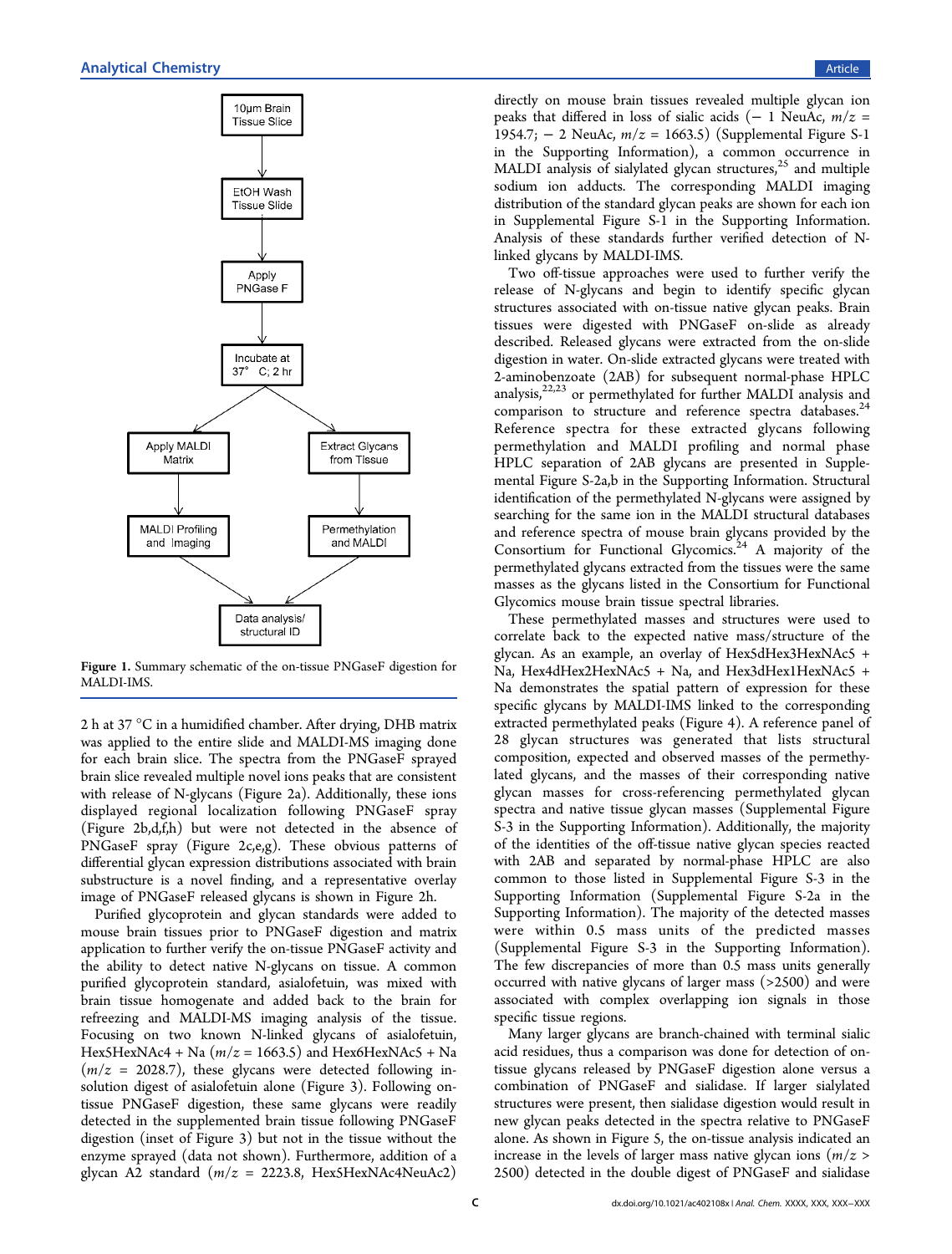<span id="page-3-0"></span>

Figure 2. Mouse brain tissue slices treated with or without on-tissue PNGaseF digestion and MALDI-IMS. The PNGaseF workflow was applied to one mouse brain while the other mouse brain was prepared with an identical workflow without PNGaseF. (a) The upper spectrum is from the brain slice incubated with PNGaseF and the lower spectrum is from the non-PNGaseF control brain slice. Example masses that were detected following PNGaseF treatment are shown for three ion peaks that also displayed regional expression distributions in the mouse brain. The  $m/z = 2421.5$  (b,c),  $m/z = 2745.5$  (d,e), and  $m/z = 2786.5$  (f,g) were only detected after PNGaseF digestion (panels b,d,f,h). An overlay of these three peaks in the PNGaseF digested brain slice is shown in panel h. A raster distance of 75 μm was used per MALDI laser acquisition across the tissues.



Figure 3. Addition of a glycoprotein standard following PNGaseF digestion and MALDI-IMS. Asialofetuin was incubated with PNGaseF, and the native glycans were analyzed by FTICR-MS. Hex5HexNAc4 + Na  $(m/z = 1663.5)$  and Hex6HexNAc5 + Na  $(m/z = 2028.7)$  were detected. Asialofetuin was incorporated into a mouse brain, and the PNGaseF imaging method was performed. The two inset images show the same N-glycans at  $m/z = 1663.5$  and  $m/z = 2028.7$   $m/z$  detected on-tissue following PNGaseF digestion.

(Figure [5](#page-5-0)a−c). These structures are consistent with the sialidase products of glycans that contained tri- and tetrabranched chains with multiple N-acetylglucosamine-galactose (LacNAc) dimers.[26](#page-7-0) A representative overlay image of three of these structures detected only in the combined sialidase/ PNGaseF digest is shown in Figure [5](#page-5-0)d. Sialidase digestion of 2AB modified glycans also demonstrated shifts in the detection

of smaller glycan species following normal phase HPLC separation (Supplemental Figure S-2a in the [Supporting](#page-7-0) [Information\)](#page-7-0).

The methods developed for mouse brain tissues were applied to a frozen slice of human kidney containing both medulla and cortex regions. As shown in Figure [6](#page-6-0), representative N-glycans released by on-tissue PNGaseF digestion can be detected that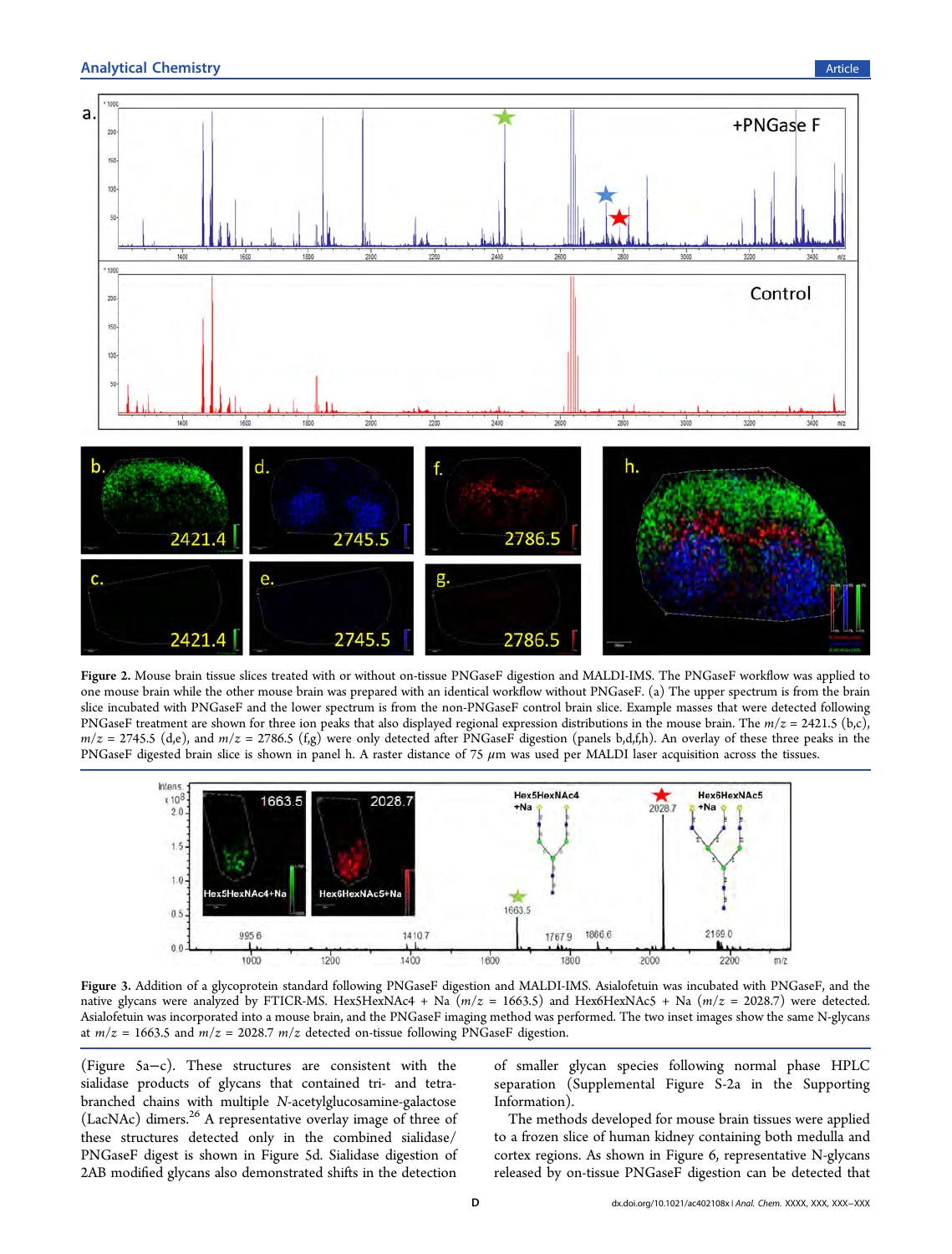<span id="page-4-0"></span>

Figure 4. Linkage of permethylated glycan masses with native tissue glycan ion distribution. The N-glycan imaging method was applied to a mouse brain for tissue imaging and an off tissue permethylation was performed for glycan verification. (a) Permethylated glycans Hex5dHex3HexNAc5 + Na  $(m/z = 2837.6)$ , Hex4dHex2HexNAc5 + Na  $(m/z = 2459.3)$ , and Hex3dHex1HexNAc5 +2Na  $(m/z = 2081.1)$  were identified and the corresponding glycans displayed specific localization in the tissue image. (b)  $m/z = 2306.1$  corresponds to Hex5dHex3HexNAc5 + 2Na (red),  $m/z = 2306.1$ 1996.1 corresponds to Hex4dHex2HexNAc5 + Na (green), and  $m/z = 1710.9$  corresponds to Hex3dHex1HexNAc5 + 2Na (blue). A raster distance of 125  $\mu$ m was used per MALDI laser acquisition across the tissues.

are specific to either cortex or medulla regions. Compared to the mouse brains analyzed, the total number of glycan species was slightly reduced in the human kidney sections. Beyond these kidney tissues and mouse brain tissues, we have found it is necessary to optimize the length of incubation and amount of PNGaseF digestion conditions for each tissue type being tested. Overall, these baseline conditions described for mouse brains have worked as useful starting points for any new tissue being analyzed.

### ■ DISCUSSION

We describe a new mass spectrometry-based glycan imaging approach in combination with on-tissue PNGaseF digestion to spatially profile released N-linked glycans in their local microenvironment. The method has been designed to facilitate the tissue analysis of the cell surface glycans in frozen tissues

while maintaining histopathology compatible preparation workflows. While MALDI-IMS has primarily been utilized to spatially profile proteins, lipids, drug, and small molecule metabolites in tissues, it has not been previously applied to Nlinked glycan analysis. Coronal slices of mouse brain tissues were ideal for method development because of the robust glycan signal and the existence of an N-glycan catalogue, provided by the Consortium for Functional Glycomics, that documents known N-glycans present in mouse brain tissue.<sup>[24](#page-7-0)</sup> Therefore the off-tissue extraction of glycans from PNGaseF digested brain slices for permethylation and mass spectrometry profiling or normal phase HPLC analyses could be readily compared to on-tissue glycan species, in particular for assigning glycan structure and composition. The Consortium of Functional Glycomics reference spectra library of permethylated Nglycan species from mouse brains as detected by MALDI lists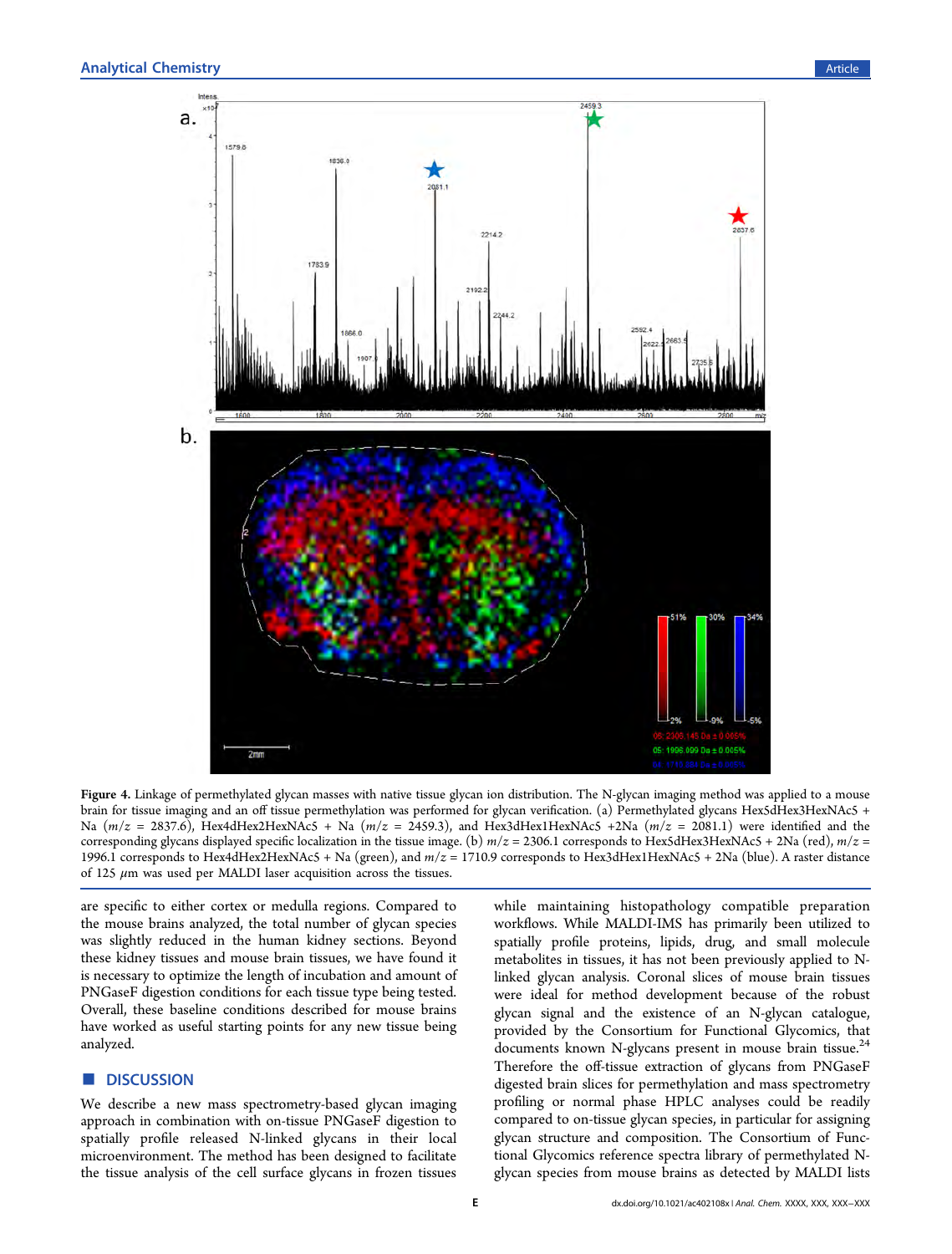<span id="page-5-0"></span>

Figure 5. Comparative profiles of released N-glycans following on-tissue glycosidase digests of mouse brain tissues. Three serial sections from a mouse brain were prepared and either (a) untreated, (b) digestion with PNGaseF, or (c) a combination of PNGaseF and Sialidase S. Recombinant PNGaseF (20 mU) alone or in combination with 100 mU Sialidase S (Prozyme) were applied using a Bruker ImagePrep prior to 2 h incubation at 37 °C. In part d, a representative overlay image of the unique glycans detected with the sialidase and PNGaseF combination is shown for  $m/z$  values of 2673.5 (blue), 2694.2 (orange), and 3364.7 (green). A raster distance of 125 μm was used per MALDI laser acquisition across the tissues.

over 40 identified structures. We estimate that 30 or more Nglycan species can be detected on-tissue in mouse brains by our current MALDI-IMS workflows, including the 28 structures listed in the panels of Supplemental Figure S-3 in the [Supporting Information.](#page-7-0) This number varies depending on the location of the tissue cut within the brain and the number of subregions present. MALDI-IMS detection of brain substructure regions of protein, small molecule metabolites, and lipid distributions in specific brain substructure regions is well documented,<sup>[10,27](#page-7-0)-[29](#page-7-0)</sup> so detection of specific N-linked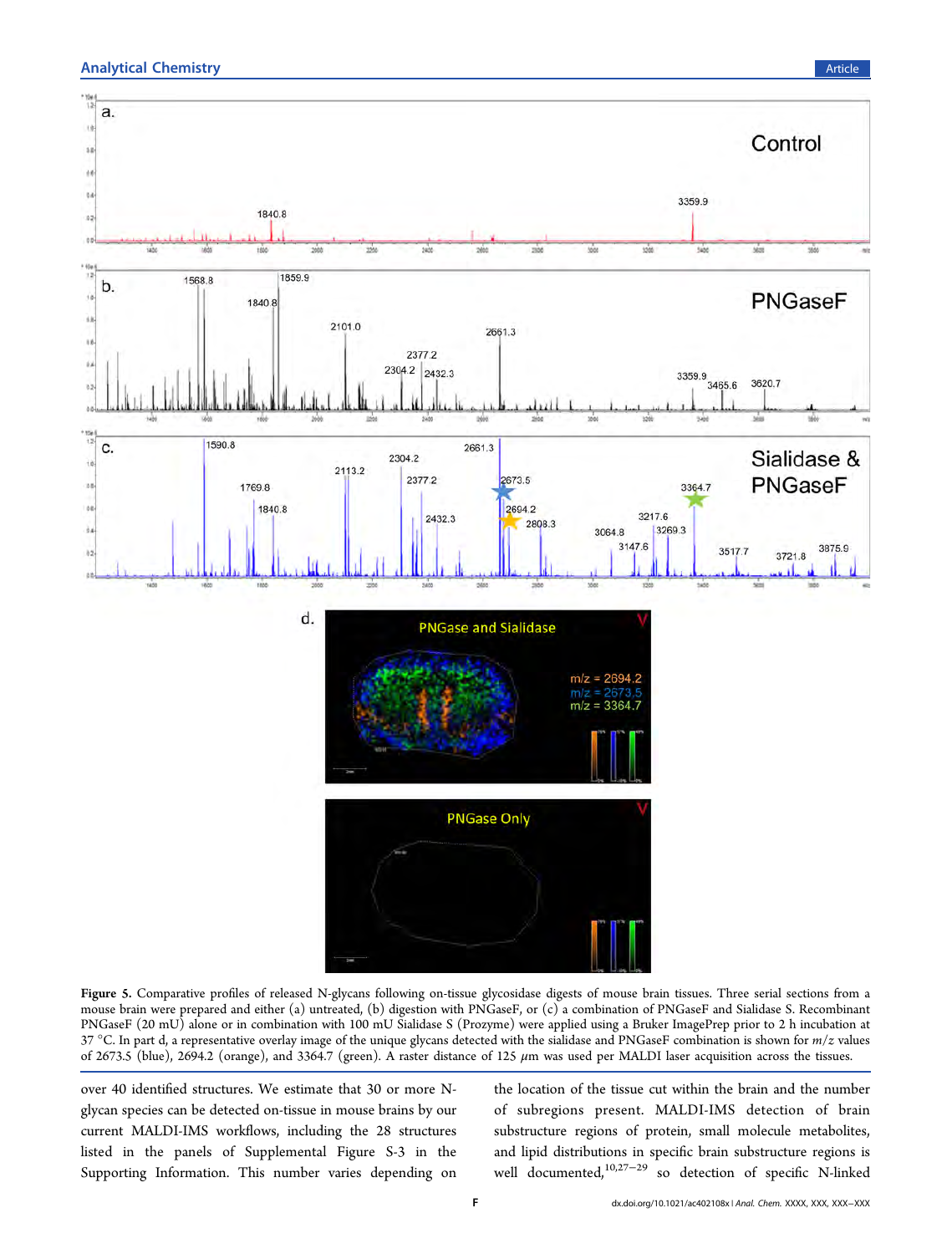<span id="page-6-0"></span>

Figure 6. N-Glycan MALDI-IMS of normal human kidney. Three serial sections from a human kidney were prepared and either untreated (data not shown), digested with PNGaseF, or analyzed by H&E staining. Cortex and medulla regions were confirmed by a pathologist. Recombinant PNGaseF (20 mU) was applied using a Bruker ImagePrep followed by a 2 h incubation at 37 °C. Following MALDI-MSI, m/z values that are specific to PNGaseF treated tissue are observed. Shown are the results for an  $m/z$  value of 2767.7 (a) localized in the cortex, while the  $m/z$  values of 2139.4 (b) and 1973.2 (c) are localized primarily in the medulla when compared to the H&E stain (d). An overlay of the three  $m/z$  values is provided (e). A raster distance of 125  $\mu$ m was used per MALDI laser acquisition across the tissues.

glycan isoform distribution is not surprising and represents to our knowledge the first demonstration of this. The specific distribution of N-glycans in the medulla and cortex regions of the human kidney tissue (Figure 6) also demonstrates suborgan structure specificity of glycan species expression.

MALDI mass spectrometry is a common detection method for analysis of complex carbohydrates, including routine analysis of N-linked glycans released from glycoproteins by PNGaseF. From a practical perspective, our approach used a recombinant PNGaseF enzyme engineered for increased stability and activity. In addition, the amount of commercially available preparations of PNGaseF that would be required to perform the described experiments would not be economically feasible for most laboratories. The recombinant enzyme is also not formulated with detergents and additives that are common components of commercial enzyme, many of which can interfere with MALDI ionization. However, glycan analysis by MALDI is notoriously complicated by problems with glycan dissociation and sodium adduct additions. It is common to observe the loss of sialic acid when native glycans are analyzed by MALDI MS, hence the need for modifications like permethylation or 2-aminobenzoate that stabilize and help ionize sialic acid containing glycans.<sup>[25](#page-7-0)</sup> Most common chemical modification methods require organic solvents and the need to separate reaction products, thus these are not feasible for ontissue derivitization and retention of spatial distributions. The MALDI-IMS profiling of the A2 glycan standard on-tissue was similarly affected, with the number of Na ions and loss of sialic acid being a factor for an effective prediction of structure. In addition to those glycans listed in Supplemental Figure S-3 in the [Supporting Information](#page-7-0) that we have cross-referenced for structure identification, there are multiple PNGaseF-released ions detected that have not been correlated to reported structures. Many of these are larger species  $m/z > 3500$ , and like those glycan ions assigned structures, all will ultimately

require confirmatory structural characterization involving tandem MS identifications off tissue.[30,31](#page-7-0) Use of MALDI alone may be difficult to structurally identify very high mass poly lactosamino-glycan species<sup>[26](#page-7-0)</sup> on-tissue, but some of these higher mass glycans are potentially profilable by MALDI-IMS (Figure [5\)](#page-5-0). Differential exoglycosidase digestion strategies more amenable to native glycan identification on-tissue and preservation of spatial distribution, analogous to that described for sialidase (Figure [5\)](#page-5-0), are ongoing. Preliminary experiments in negative ion mode using other matrices have yielded promising results, and we expect this could be a partial solution for more effective detection of native sialylated glycan species.

Overall, we present a functional MALDI-IMS workflow for on-tissue analysis and distribution of N-glycan species, and there remains room for continued improvement of the assay and analysis workflow. We only report the use of one type of MALDI matrix, data was only collected in positive ion mode, and only fresh frozen tissues were used. Except for those glycans directly compared with reference standards, the structural assignments are correlative to existing databases and subject to known limitations of MALDI analysis. Further verification of these assigned structures by tandem mass spectrometry approaches is ongoing. Evaluation of different chemical matrices for either positive or negative ion mode analysis are ongoing as well as refinement of methods to profile N-glycans in formalin-fixed paraffin-embedded (FFPE) tissues. As MALDI-IMS has been used to effectively profile proteins in FFPE tissues,<sup>[32,33](#page-7-0)</sup> we expect that these methods should be adaptable for glycan analysis in FFPE tissues. We believe this capability of profiling N-glycans spatially on tissue will have significant application to tissues representing many types of human diseases, especially the changes in glycosylation associated with oncogenesis. It is well documented that malignant transformation and cancer progression result in fundamental changes in the glycosylation patterns of cell